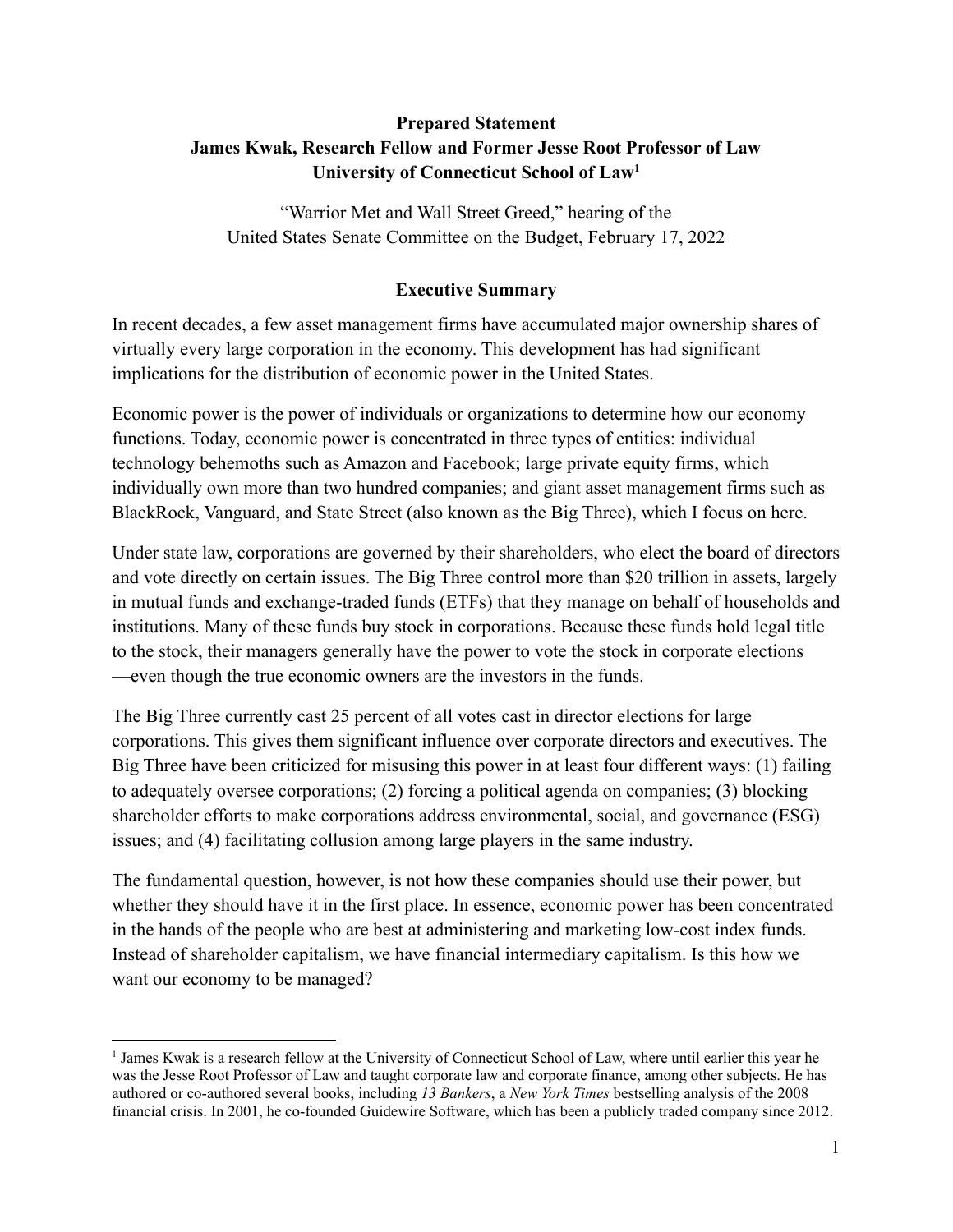### **What Is Economic Power?**

The economy is the sum total of our productive activities and the mechanisms by which the things that we produce are distributed. Ordinary people primarily interact with the economy as consumers of goods and services and as workers in the labor market. Businesses interact with the economy as buyers and sellers of goods and services. Economic power is simply the power of different people or organizations to determine how things are produced and distributed: what products are made, where they are made, how they are made, how they are sold, and so on.

The United States has a largely capitalist economic system, in which economic decision-making is widely distributed. In such a system, economic power is mainly held by big corporations. Of course, the United States has an important small business sector. However, small businesses compete on a playing field that is largely determined by large corporations. For example, it is possible to create an innovative, profitable business selling small electronic accessories—but only if you can successfully market and sell your products on Amazon.

# **How Are Corporations Controlled?**

Corporations do not think for themselves—at least not yet. So the question of who holds economic power boils to the question of who controls large corporations. The governance of corporations is primarily a question of state corporate law. Most large corporations are incorporated in Delaware, but the basic rules are common to all states.

In principle, American corporations are governed by their shareholders. The primary justification for this system is that it is the shareholders who are directly affected by the economic fortunes of the corporation: shareholders are (indirectly) benefited by higher profits and harmed by lower profits. Lower profits also harm creditors and employees, among other stakeholders. In theory, however, because shareholders are the "residual" claimants on the corporation—the ones who get whatever is left over after all the debts are paid—they have the incentive to maximize the value of the corporation, and therefore they should decide what it does.

Things do not have to be this way. In a large German corporation, for example, workers have the right to select up to half of the members of the supervisory board. American shareholder primacy has been criticized for leading corporations to focus solely on maximizing profits, without concern for employees, customers, local communities, or the environment. At present, I simply want to note that it is widely believed in the American business community that corporations are and should be governed by their shareholders.

If a corporation has a majority shareholder, that person can make all the decisions for the corporation, or can hire a CEO who will follow their instructions. Most large corporations, however, do not have a majority shareholder. For them, shareholder governance works like this:

• Shareholders vote directly on a small number of fundamental decisions, such as whether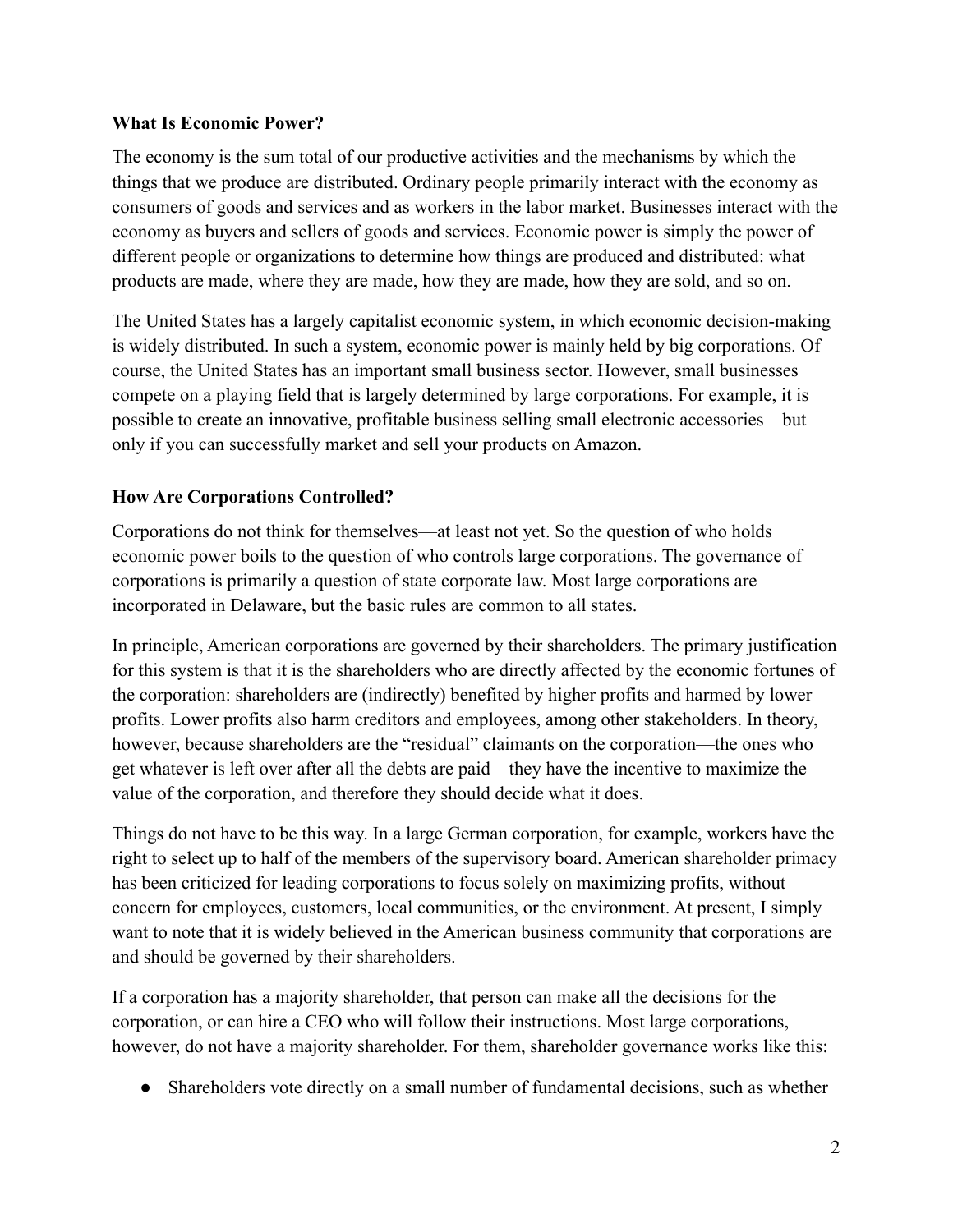to merge the corporation into another entity, and on advisory resolutions. Shareholders also vote to elect members of the board of directors.

- The board directly makes certain important decisions, such as whether to pay dividends. The board also hires and oversees the chief executive officer.
- The CEO makes ordinary operational decisions along with the rest of the management team, which is hired by and responsible to the CEO.

As a result, even when there is no majority shareholder, shareholders can influence corporate directors and executives in three ways:

- By voting out directors or by voting against management on other issues
- By expressing their views to directors and executives, with the implicit threat of voting against them
- By selling their stock, which can reduce the stock price

It is possible for a single minority shareholder to effectively control a corporation. For example, if one person owns 30 percent of a corporation's stock and no one else owns more than 2 percent, the person with a 30 percent stake is likely to be able to win any vote, especially given that many investors do not bother to vote their shares.

Even when there is no controlling shareholder, corporate executives tend to be very attentive to the wishes of significant shareholders. They are concerned that major shareholders will sell their stock, lowering the share price; vote against the current board of directors; or support an activist hedge fund seeking to change the corporation's strategy or management.

Congress has recognized the significant influence that minority shareholders can have over a corporation. Section 13(d) of the Securities Exchange Act requires entities or groups holding more than 5 percent of the stock of a corporation to disclose their ownership publicly, in order to alert investors to potential changes in control. Section 16 of the Securities Exchange Act classifies as insiders not only directors and officers but also holders of 10 percent of the stock of a corporation. Such insiders must report transactions in the corporation's stock and are barred from making profits on certain short-term price swings, on the grounds that they may be benefiting from their close relationship with the corporation.

# **Who Controls Corporations?**

If a single person owns a controlling block of stock in a corporation, they control the corporation. A few people wield considerable economic power because of their personal control of important companies, such as Jeff Bezos and Mark Zuckerberg, as did John D. Rockefeller in the nineteenth century. However, most large corporations are not controlled by a single person.

# *A Little Bit of History*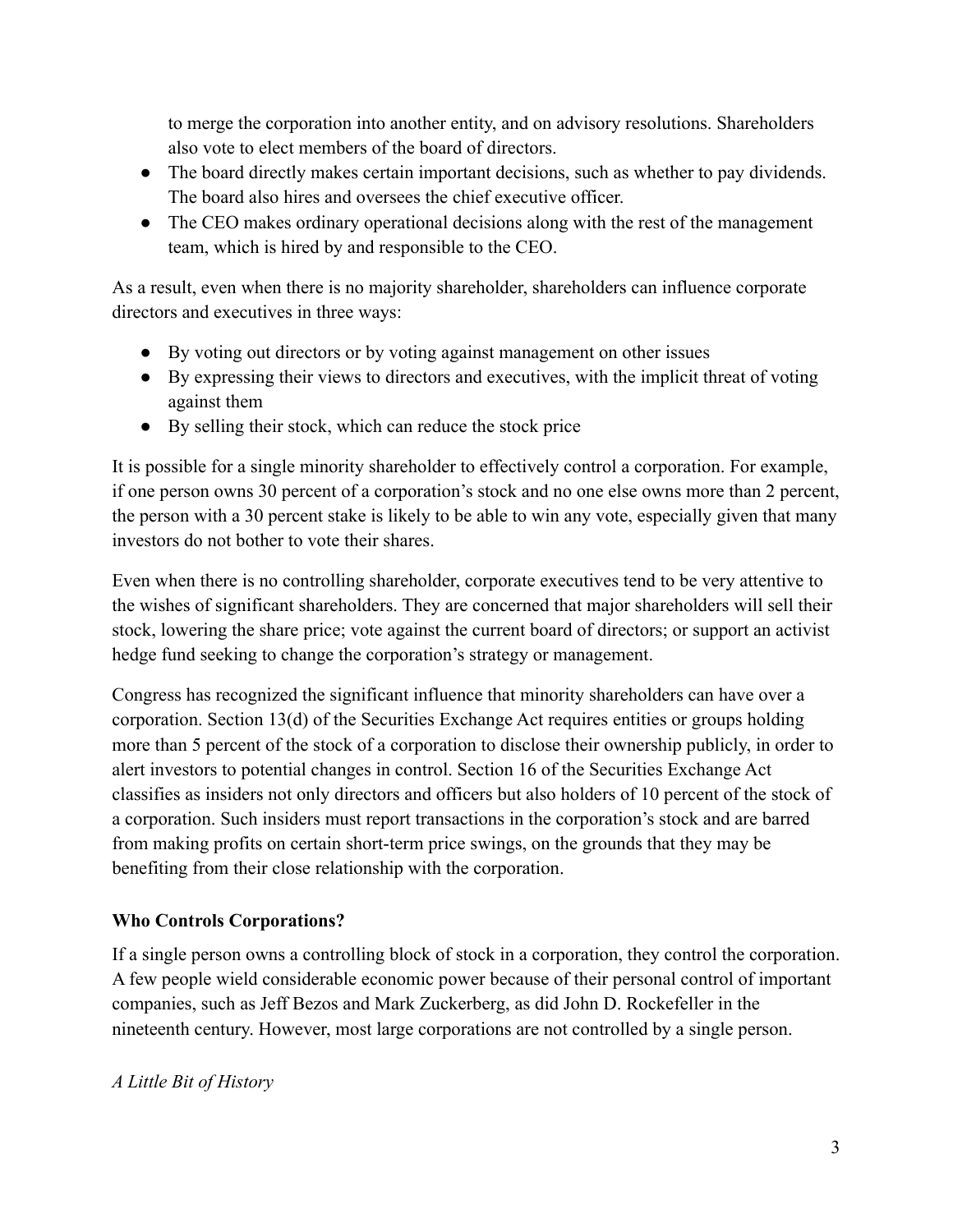To simplify greatly, the United States economy has seen three general models of corporate governance in the past century. From roughly the 1930s to the 1970s, the ownership of large corporations was divided up among many individual shareholders, each with inconsequential ownership shares. In this model, described by scholars Adolf Berle and Gardiner Means, dispersed shareholders with small stakes have little incentive to even try to govern the corporation, leaving economic power in the hands of directors and executives.

The second half of the twentieth century saw the consolidation of assets among large institutional investors such as pension funds, mutual funds, hedge funds, and university endowments. Institutional investors amassed significant stakes in specific large corporations and began putting pressure on directors and executives to focus more closely on the stock price as the best measure of shareholder value. Corporate managers largely complied, in part because of a shift to compensation packages based on stock options, and in part because those who failed to increase their stock price were vulnerable to takeover in a merger wave that began in the 1980s. In this model, a corporation's decision-making is significantly influenced by a small number of institutional investors with large stakes in that corporation.

The past decade has seen the development of a new model of corporate control and hence a new allocation of economic power. A few asset management firms—led by BlackRock, Vanguard, and State Street—have amassed significant ownership stakes in *virtually every large corporation*, which means that almost all corporations have the same major shareholders. Their influence over these corporations potentially gives them a breadth of economic power probably unrivaled since the age of J. P. Morgan at the beginning of the twentieth century.

This is not to say that these asset management firms are the only locus of economic power in today's economy. Amazon, for example, has tremendous power over the retail sector, shipping, publishing, and web services infrastructure, to name a few. Large private equity firms such as Blackstone, Carlyle, and KKR can each control more than 200 companies directly. Here, however, I want to focus on the specific issues presented by large asset management firms with concentrated stock ownership across the entire corporate sector.

# *Corporate Control Today*

BlackRock, Vanguard, and State Street—sometimes known as the Big Three—have amassed their ownership positions largely because of a shift from actively-managed funds to index funds. Most individuals and institutions invest in stocks via mutual funds or exchange-traded funds (ETFs). In an actively-managed fund, the fund manager attempts to beat the market by betting on individual stocks or industry sectors. In an index fund, the fund manager simply buys every stock in an index (such as the S&P 500), ensuring that the fund will do exactly as well as the market.

Since index funds were introduced in the early 1970s, their share of total fund investments and of the total stock market has been increasing at an accelerating rate. In 2019, the amount of money in U.S. stock index funds exceeded the amount in actively-managed U.S. stock funds for the first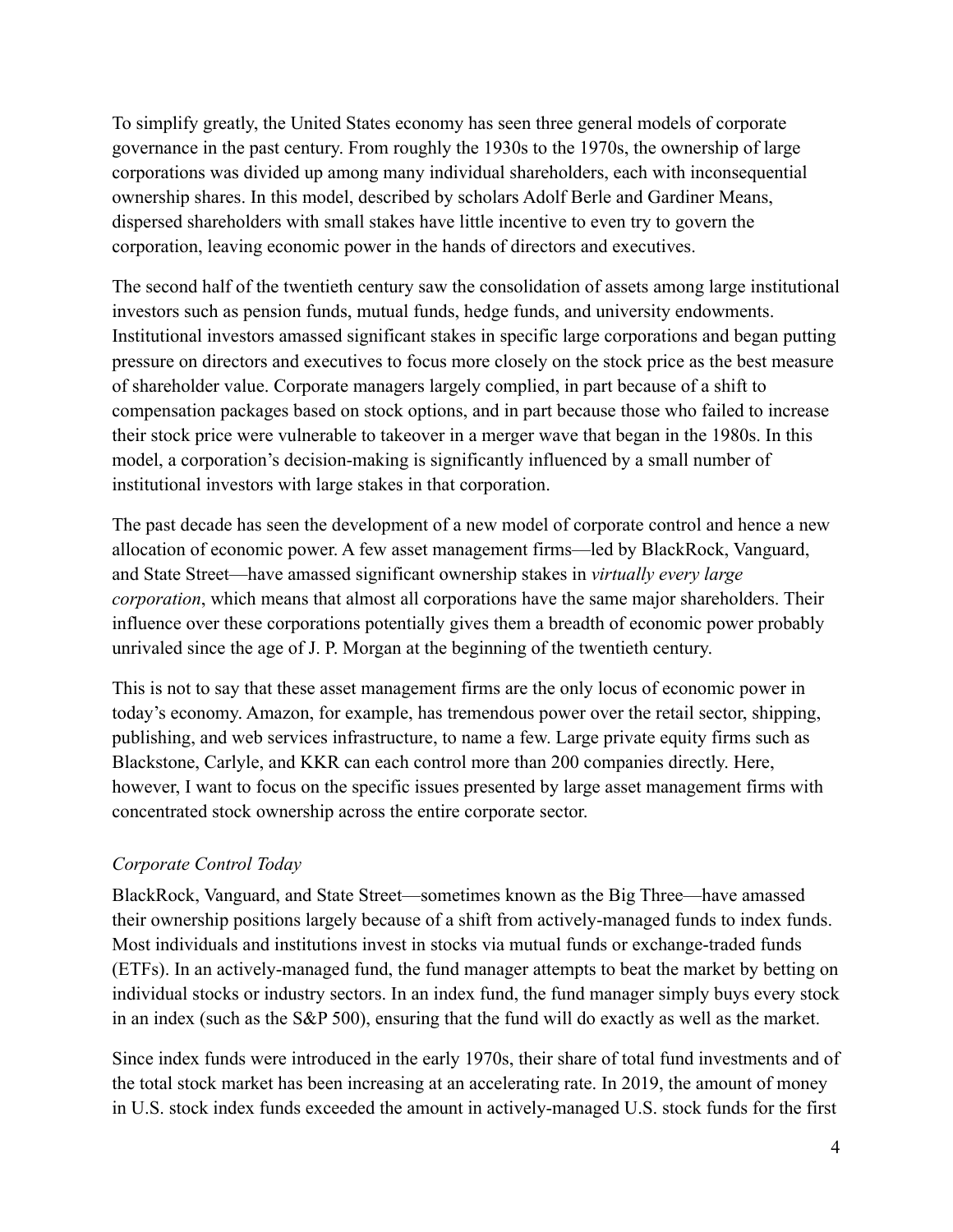time.<sup>2</sup> The rise of index funds has generally been *good* for investors because (a) most actively-managed funds do worse than the market in most years, so index funds provide better returns on average, and (b) index funds have much lower costs because they are simple to administer. BlackRock, Vanguard, and State Street are by far the three largest managers of stock index funds, with a combined 90 percent market share.<sup>3</sup> This high concentration results from natural economies of scale in asset management and in index funds in particular: the larger the fund, the smaller its operating expenses are as a percentage of fund assets, which means lower fees for investors. From 2009 to 2018, the Big Three captured more than 80 percent of all net asset flows (inflows minus outflows) into *all* mutual funds and ETFs.<sup>4</sup>

The Big Three offer actively-managed funds as well. At the end of 2021, BlackRock was the largest asset manager in the world, with more than \$10 trillion in assets, while Vanguard had more than \$8 trillion and State Street more than \$4 trillion.<sup>5</sup> More to the point, however, is their ownership share in large corporations. Although the money in a mutual fund or ETF is contributed by outside investors, the fund itself has legal title to the shares it holds and therefore the right to vote those shares (absent a side agreement with the investors). As of 2019, BlackRock's median ownership stake of S&P 500 corporations was 7.4 percent; that is, BlackRock owned more than 7.4 percent of half of the companies in the index and less than 7.4 percent of the other half. Vanguard's and State Street's median ownership percentages were 9.5 percent and 4.5 percent, respectively. In 2017, the Big Three together cast more than one-quarter of all votes in director elections for S&P 500 companies.<sup>6</sup> In aggregate, their median ownership stake in S&P 500 companies in 2019 was more than three times as large as in 2000.<sup>7</sup>

#### **Consequences**

What is novel about this situation is that the Big Three own significant shares of not just some corporations, but virtually all large corporations. Traditionally, a large investor would have a major ownership stake in a relatively limited number of companies and would therefore have a vested interest in their success. Because the Big Three own similar proportions of every large corporation, they have different incentives.

Different commentators have made at least four major critiques of how the Big Three use their

<sup>2</sup> Dawn Lim, "Index Funds Are the New Kings of Wall Street," *Wall Street Journal*, Sept. 18, 2019.

<sup>3</sup> Jan Fichtner, Eelke M. Heemskerk, and Javier Garcia-Bernardo, "Hidden Power of the Big Three? Passive Index Funds, Re-concentration of Corporate Ownership, and New Financial Risk," *Business and Politics* 19 (2017):

<sup>298–326,</sup> 304. Close to half of my family's liquid assets are invested in index funds, and most of those are managed by BlackRock or Vanguard.

<sup>4</sup> Lucian Bebchuk and Scott Hirst, "The Specter of the Giant Three,"*Boston University Law Review* 99 (2019): 721–41, 732.

<sup>5</sup> [BlackRock](https://s24.q4cdn.com/856567660/files/doc_financials/2021/Q4/BLK-4Q21-Earnings-Release.pdf) Q4 2021 Earnings Release, Jan. 14, 2022; "Vanguard at a Glance: Facts and Figures," <https://corporate.vanguard.com/content/corporatesite/us/en/corp/who-we-are/sets-us-apart/facts-and-figures.html> (\$8.0 trillion as of Sept. 30, 2021); State Street Q4 2021 [Earnings](https://s26.q4cdn.com/446391466/files/doc_financials/2021/q4/STT-4Q21-Earnings-Press-Release.pdf) Release, Jan. 19, 2022;

 $6$  Bebchuk and Hirst, "The Specter of the Giant Three," 736.

<sup>7</sup> Lucian Bebchuk and Scott Hirst, "The Power of the Big Three, and Why It Matters" (working paper), Feb. 21, 2021, [http://www.law.harvard.edu/faculty/bebchuk/The\\_Power\\_of\\_the\\_Big\\_Three\\_and\\_Why\\_It\\_Matters.pdf,](http://www.law.harvard.edu/faculty/bebchuk/The_Power_of_the_Big_Three_and_Why_It_Matters.pdf) 9.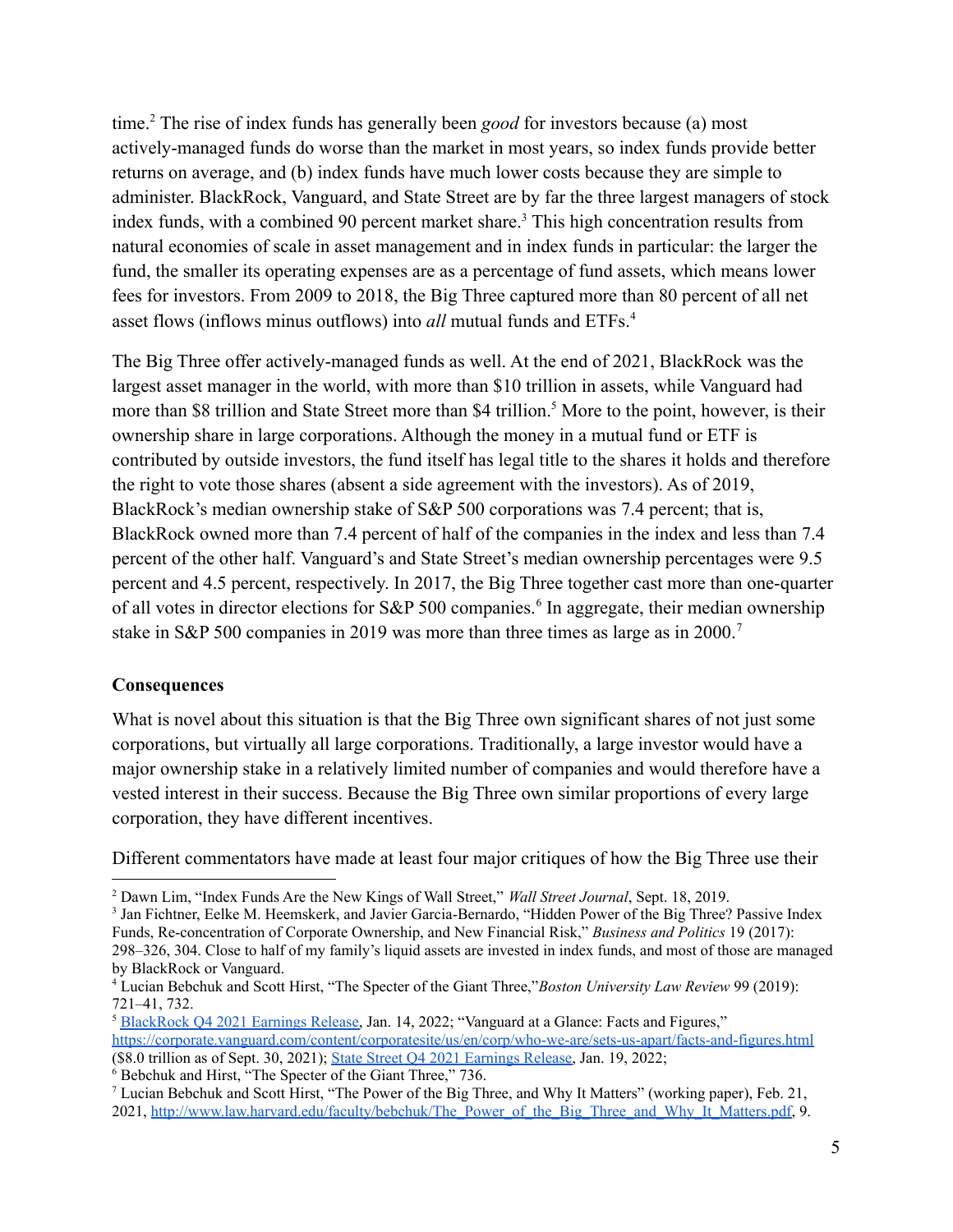economic power. All four critiques cannot be valid in the same context at the same time—at times the Big Three have been criticized for doing one thing and for doing its opposite—but all four could be valid to differing degrees in different contexts.

(In addition to these four critiques of the economic power of the Big Three, there is also evidence that excessive concentration in the asset management industry can create risks to financial stability.<sup>8</sup> That is a separate topic that I will not pursue here.)

### *1. Failure to Govern*

The Big Three may pay too little attention to corporate governance issues, allowing corporate managers to ignore the interests of their shareholders.<sup>9</sup> A large proportion of their assets are held in index funds, and index funds do not compete based on returns (because all funds tracking the same index have virtually the same returns), so the fund management companies have little incentive to oversee the companies they invest in. Because index funds compete on cost, there is a disincentive to invest in corporate governance. As of 2016, the Big Three together employed only about fifty people dedicated to governance issues.<sup>10</sup> In addition, asset management firms may defer to corporate managers because they earn revenues from managing the assets in those corporations' retirement plans. Indeed, the Big Three vote according to the recommendations of the board of directors more than 90 percent of the time; they are even more likely to vote with management against proposals initiated by outside shareholders.<sup>11</sup>

# *2. Forcing Political Views on Corporations*

In recent years, the Big Three have become sensitive to this criticism, and they now insist that they take their corporate governance responsibilities seriously. Vanguard founder John Bogle claimed, "we are the invisible hand of the marketplace,"<sup>12</sup> and BlackRock CEO Larry Fink regularly exhorts corporate executives to take climate change more seriously.<sup>13</sup> All three companies advertise their oversight efforts loudly, particularly their attention to environmental, social, and governance (ESG) issues. As a result, some observers argue that the Big Three are using their power to advance the political agendas of their CEOs instead of focusing on

<sup>&</sup>lt;sup>8</sup> Itzhak Ben-David, Francesco Franzoni, Rabih Moussawi, and John Sedunov, "The Granular Nature of Large Institutional Investors," *Management Science* 67, no. 11 (Nov. 2021): 6629–59; Kenechukwu Anadu, Mathias Kruttli, Patrick McCabe, and Emilio Osambela, "The Shift from Active to Passive

Investing: Risks to Financial Stability?" Federal Reserve Bank of Boston Working Paper SRA 18-04, last revised May 15, 2020.

<sup>9</sup> See Lucian Bebchuk and Scott Hirst, "Index Funds and the Future of Corporate Governance: Theory, Evidence, and Policy," *Columbia Law Review* 119, no. 8 (Dec. 2019): 2029–2145.

<sup>10</sup> Sarah Krouse, David Benoit, and Tom McGinty, "Meet the New Power Brokers: Passive Investors," *Wall Street Journal*, Oct. 24, 2016.

<sup>&</sup>lt;sup>11</sup> Fichtner et al., "Hidden Power of the Big Three?" 317–18.

<sup>&</sup>lt;sup>12</sup> Krouse et al., "Meet the New Power Brokers."

<sup>13</sup> Dawn Lim, ""Larry Fink Wants to Save the World (and Make Money Doing It),"*Wall Street Journal*, Jan. 6, 2022.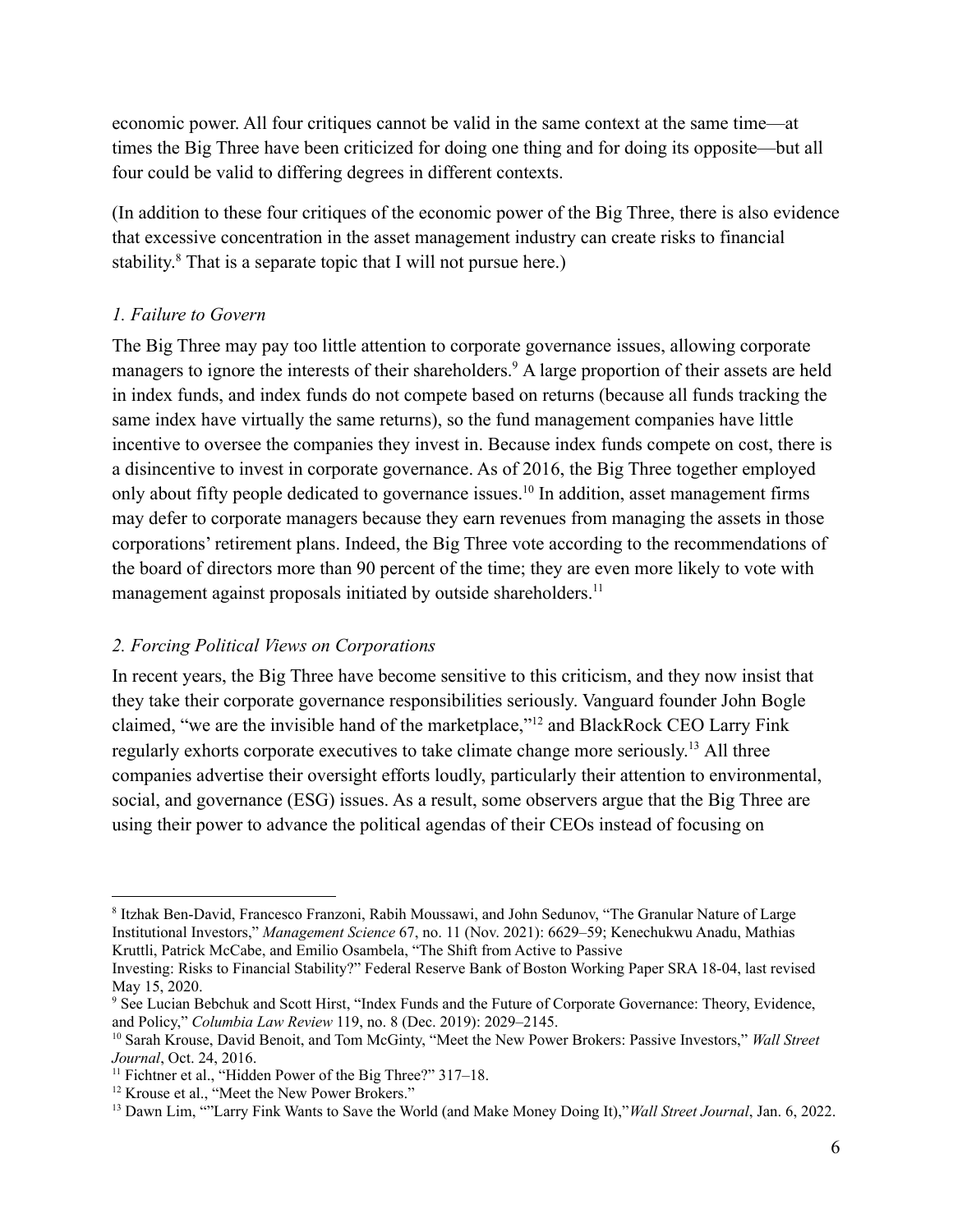maximizing shareholder value.<sup>14</sup>

# *3. Blocking Progress on ESG Issues*

At the same time, other people criticize the Big Three for *not* using their economic power to improve society, in particular for opposing ESG-related proposals. Of the top 25 asset management firms in 2019, BlackRock, Vanguard, and State Street were among the most likely to vote against shareholder proposals addressing climate risks, political and lobbying activities by fossil fuel companies, and governance reforms at fossil fuel companies. All three voted for management-recommended directors of fossil fuel companies at least 99 percent of the time.<sup>15</sup> (BlackRock increased its support for climate-related proposals in 2021, but still rarely votes against directors.<sup>16</sup>) BlackRock and Vanguard also vote overwhelmingly against proposals that require corporations to disclose their political spending activities.<sup>17</sup>

Obviously critiques 2 and 3 cannot both be valid in the same context, but they demonstrate the influence of these asset management companies.

# *4. Anti-Competitive Behavior*

The Big Three may facilitate tacit collusion among large corporations in the same industry. The Big Three own stock in all of the large companies in any industry, and they could use their influence to encourage collusive policies that increase the aggregate profits of those companies but harm customers and employees. Economic studies have found that common ownership of nominal competitors by asset management firms produces higher prices in both the airline and retail banking industries.<sup>18</sup> While there is no smoking-gun evidence of asset management firms encouraging price-fixing, corporate executives are certainly aware of the interests of their major shareholders and could adopt anti-competitive policies to make those shareholders happy.

# *The Special Case of BlackRock*

BlackRock has also accumulated additional power through its interactions with the federal government. BlackRock is so important a player in the securities markets that it has been hired by the Federal Reserve to implement several of its programs. During the 2008 financial crisis,

<sup>14</sup> Senator Pat Toomey and Senator Ron Johnson, Letter to David. A. Jones, Acting Chairman, Federal Retirement Thrift Investment Board, June 30, 2021.

<sup>15</sup> *Climate in the Board Room: How Asset Manager Voting Shaped Corporate Climate Action in 2019*, Majority Action, 12, 18–21.

<sup>16</sup> *Climate in the Board Room: How Asset Manager Voting Shaped Corporate Climate Action in 2021*, Majority Action, 4–5.

<sup>&</sup>lt;sup>17</sup> Leo E. Strine, Jr., "Fiduciary Blind Spot: The Failure of Institutional Investors to Prevent the Illegitimate Use of Working Americans' Savings for Corporate Political Spending," *Washington University Law Review* 97, no. 4 (2020): 1007–45, 1019–20.

<sup>18</sup> José Azar, Martin C. Schmalz, and Isabel Tecu, "Anticompetitive Effects of Common Ownership,"*Journal of Finance* 73,no. 4 (Aug. 2018): 1513–65; José Azar, Sahil Raina, and Martin Schmalz, "Ultimate Ownership and Bank Competition," *Financial Management*, June 15, 2021, <https://onlinelibrary.wiley.com/doi/10.1111/fima.12368>.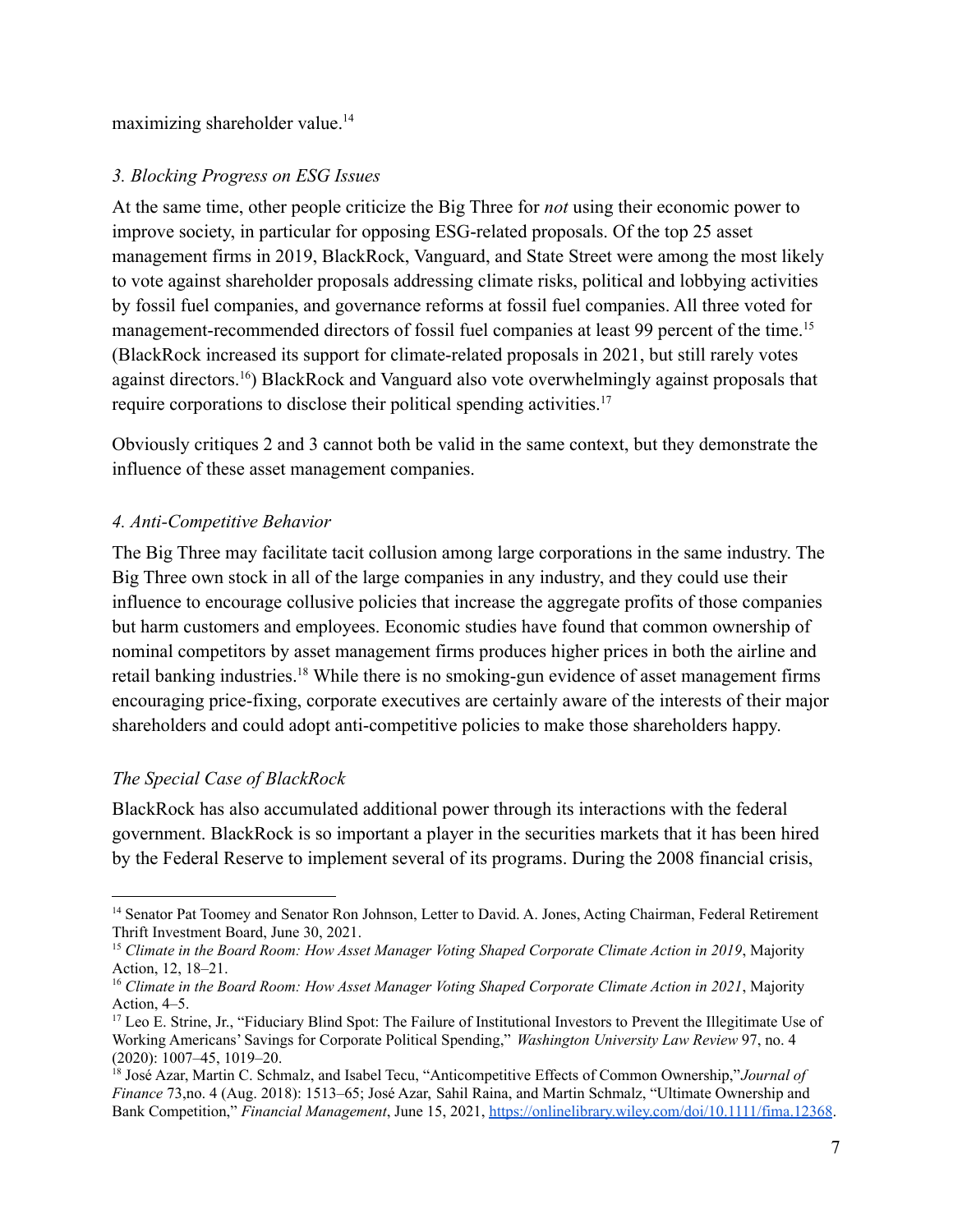BlackRock was selected to manage mortgage assets previously held by Bear Stearns and AIG. During the initial phase of the COVID-19 pandemic in March 2020, BlackRock was hired to execute the Federal Reserve's purchases of mortgage-backed securities and corporate bonds and ETFs, which put BlackRock in the position of buying its own ETFs for the Federal Reserve's account.<sup>19</sup> BlackRock executives have frequent contacts with senior government officials in both Republican and Democratic administrations.<sup>20</sup> Larry Fink was widely considered a serious contender to become treasury secretary if Hillary Clinton won the 2016 presidential election. The firm's political influence no doubt contributes to its economic power.

### **The Accidental Oligopoly**

The best argument for American shareholder capitalism—in which shareholders govern the corporations that shape our economy—is that the owners of a company should get to decide what it does. The system may not be ideal, but the underlying justification is that the people whose money is at risk get to call the shots.

This is no longer the case. The people increasingly calling the shots in the American economy are a handful of executives of a handful of asset management firms who are playing with enormous amounts of other people's money that they accumulated by being very good at administering, marketing, and selling index funds. Instead of shareholder governance, we have financial intermediary governance. These intermediaries gained economic power because of a massive swing in investor sentiment away from actively-managed funds and toward index funds. Their executives are highly capable businesspeople, but they are increasingly becoming the unelected stewards of the American economy. (People buy index funds and ETFs from a given asset manager either because they have no other choice in their retirement plan or because of cost—not because they like how that asset manager votes its shares.) In the words of law professor John Coates, "A small number of unelected agents, operating largely behind closed doors, are increasingly important to the lives of millions who barely know of the existence much less the identity or inclinations of those agents."<sup>21</sup>

Take the example of climate change. Some people think that asset managers should not take a position on climate issues. Others think that they should actively push corporations to reduce their carbon footprints. But the more fundamental question is: Why do the CEOs of the Big Three, assisted by a few dozen analysts, have the swing vote on crucial questions that affect our economy and society? Do we want corporate America's attitude to climate change to depend on whether three people happen to be Republicans or Democrats? This is obviously not a

<sup>19</sup> Jeanna Smialek, "Top U.S. Officials Consulted with BlackRock as Markets Melted Down," *New York Times*, June 24, 2021; Victoria Guida, "Massive Bailout Leaves Wall Street Giant Exposed to Fire from All Sides," *Politico*, June 7, 2020.

<sup>&</sup>lt;sup>20</sup> Smialek, "Top U.S. Officials Consulted with BlackRock as Markets Melted Down."

<sup>&</sup>lt;sup>21</sup> John C. Coates, "The Future of Corporate Governance Part I: The Problem of Twelve," Harvard Public Law Working Paper No. 19-07, Sept. 20, 2018, [https://papers.ssrn.com/sol3/papers.cfm?abstract\\_id=3247337](https://papers.ssrn.com/sol3/papers.cfm?abstract_id=3247337).